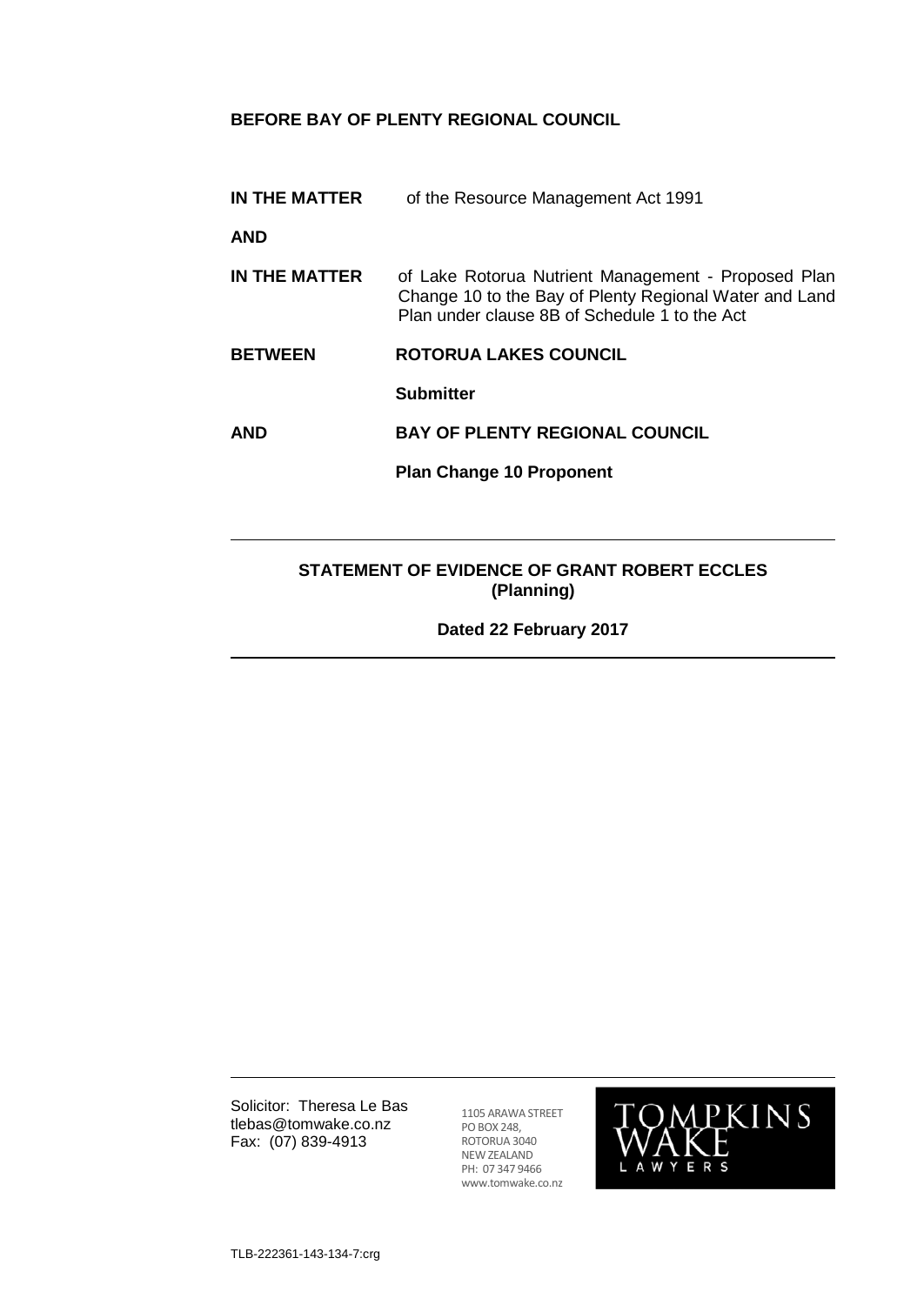### **INTRODUCTION**

- 1. My full name is Grant Robert Eccles.
- 2. I hold the qualification of a Bachelor of Resource and Environmental Planning from Massey University and I am a Technical Director of Planning for AECOM New Zealand Ltd ("AECOM") based in Hamilton. I have 22 years' professional planning experience and have been a planning consultant based in Hamilton for the last 19 years. I was admitted as a Member of the New Zealand Planning Institute in 2001.
- 3. I am familiar with and experienced in both the preparation of plans and the processing of resource consents under the Resource Management Act 1991 (RMA). From 2008 to 2013 I lead the review of the Ruapehu District Plan, from the inception of consultation through to the resolution of Environment Court appeals. As part of that work I reviewed the draft and Proposed One Plan prepared by the Manawatu-Wanganui Regional Council, and assisted Ruapehu District with the preparation of their submissions on the Horizons One Plan.
- 4. Throughout my career I have prepared submissions to District and Regional Planning documents throughout the North Island on behalf of numerous clients in the private and public sector.
- 5. I have given expert planning evidence at local authority hearings, Environment Court, District Court, and Board of Inquiry hearings. I have provided planning assistance to the Boards of Inquiry established to hear the applications for the Te Mihi and Tauhara II Geothermal developments near Taupo, and the King Salmon Plan Change and Consent applications in the Marlborough Sounds. The King Salmon proceedings in particular involved significant consideration of effects deriving from the discharge of nitrogen to an aquatic environment, and how an adaptive management process could be applied to achieving desired environmental outcomes.
- 6. My evidence is given in support of submissions by Rotorua Lakes Council (RLC) to Proposed Plan Change 10 (PC10) to the Bay of Plenty Regional Water and Land Plan (RWLP). I was not the author of those submissions but I have reviewed them and agree with their intent. I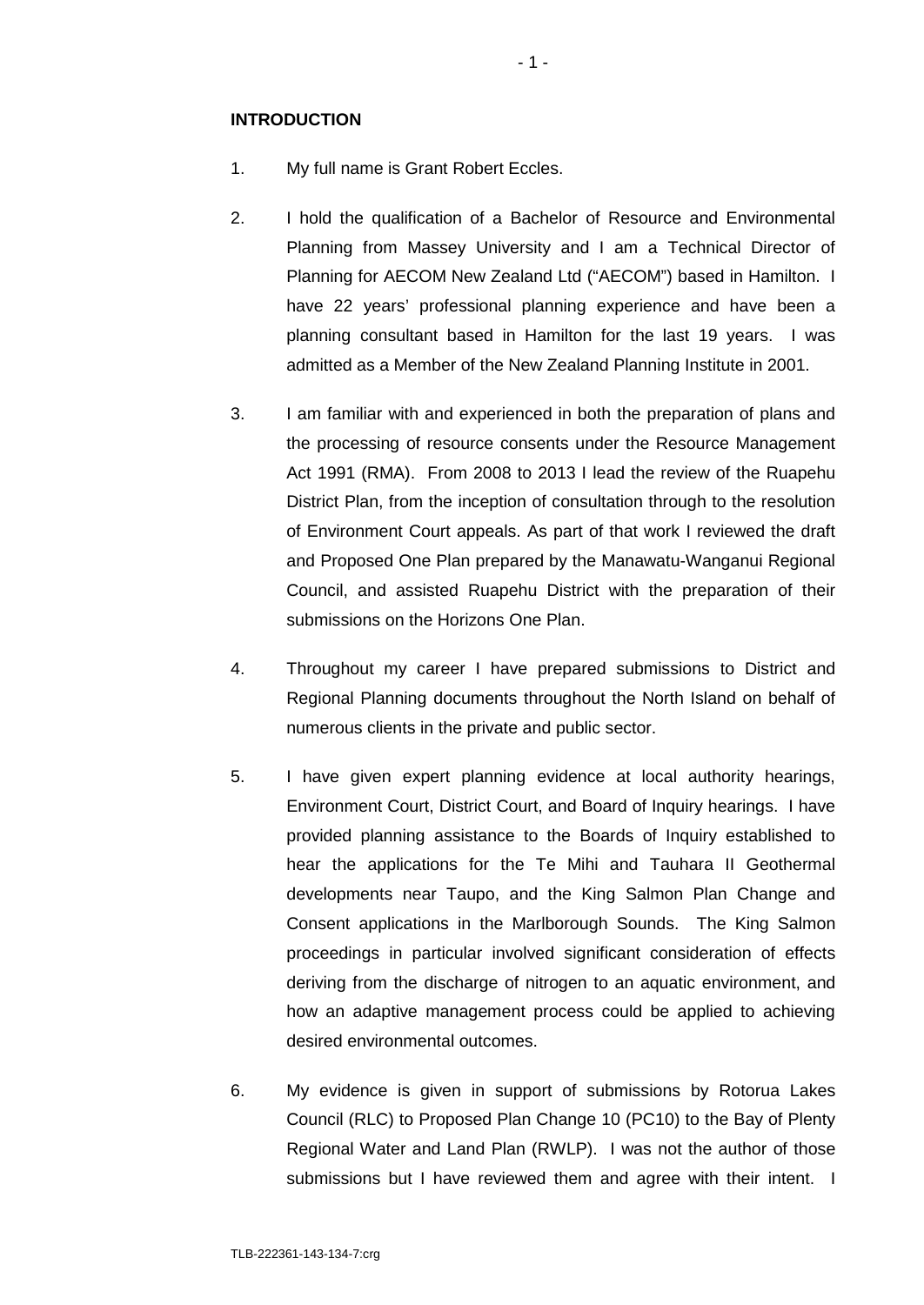have also reviewed the s42A report prepared by BOPRC officers, and a range of supporting information. I have had no other involvement with the development of PC10.

- 7. I am familiar with the Rotorua Lakes area, having consented a number of developments in the District and I participated in the Proposed Rotorua District Plan process on behalf of a client in the quarry sector.
- 8. I confirm that I have read the 'Code of Conduct for Expert Witnesses' contained in the Environment Court Practice Note 2014. To the extent that the Code is relevant to my statement of evidence, my evidence has been prepared in compliance with that Code in the same way as I would if giving evidence in the Environment Court. In particular, unless I state otherwise, this evidence is within my sphere of expertise and I have not omitted to consider material facts known to me that might alter or detract from the opinions I express.

## **PURPOSE OF THIS EVIDENCE**

- 9. This evidence will focus on whether the PC10 provisions as notified achieve the purpose of the RMA, and the degree to which they give effect to the key Bay of Plenty Regional Policy Statement (RPS) provisions as listed in PC10.
- 10. I also propose some amendments to PC10 that would, in my view, more appropriately address the issue of reducing nitrogen discharges to Lake Rotorua when all the constituent parts of the environment that contribute to the lake are considered.

### **CONSIDERATION OF PC10 AGAINST THE PURPOSE OF THE RMA**

11. PC 10 is a change that is proposed to the RWLP prepared under the RMA. Section 63 of the RMA sets out that the purpose of the preparation, implementation, and administration of regional plans is to assist a regional council to carry out its functions in order to achieve the purpose of the RMA. A regional plan also must give effect to a Regional Policy Statement (s65 RMA). In this case the genesis of PC10 is the need for the RWLP to give effect to specific policy provisions in the RPS around nitrogen discharges to Lake Rotorua.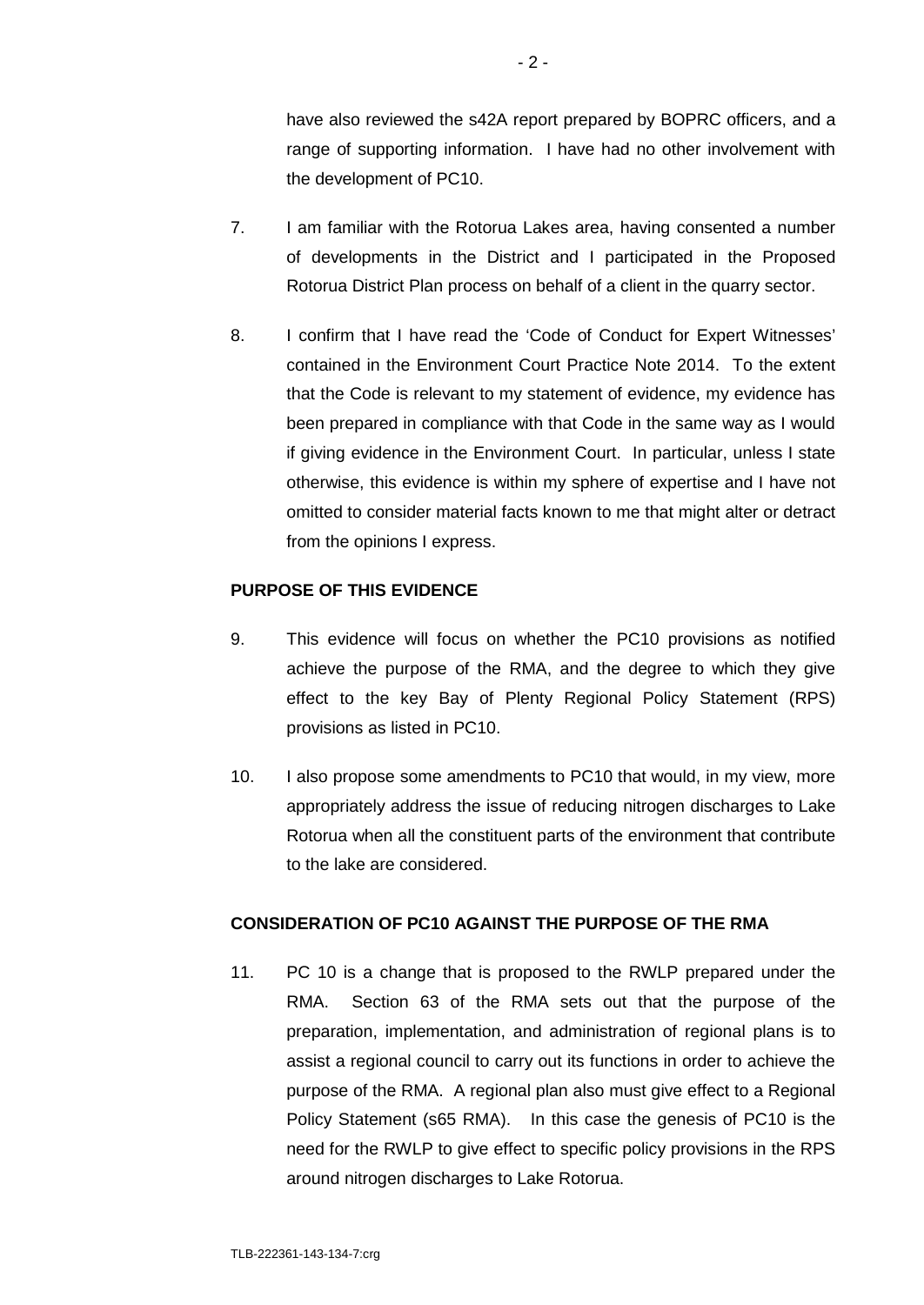- 12. The purpose of the RMA is to promote the sustainable management of natural and physical resources. Sustainable Management is defined in section 5 of the RMA as follows:
	- 5 Purpose
	- (1) The purpose of this Act is to promote the sustainable management of natural and physical resources.
	- (2) In this Act, sustainable management means managing the use, development, and protection of natural and physical resources in a way, or at a rate, which enables people and communities to provide for their social, economic, and cultural well-being and for their health and safety while—
		- (a) sustaining the potential of natural and physical resources (excluding minerals) to meet the reasonably foreseeable needs of future generations; and
		- (b) safeguarding the life-supporting capacity of air, water, soil, and ecosystems; and
		- (c) avoiding, remedying, or mitigating any adverse effects of activities on the environment.
- 13. In turn, the definition of environment in section 2 of the RMA is set out as follows:

#### **environment** includes—

- (a) ecosystems and their constituent parts, including people and communities; and
- (b) all natural and physical resources; and
- (c) amenity values; and
- (d) the social, economic, aesthetic, and cultural conditions which affect the matters stated in paragraphs (a) to (c) or which are affected by those matters
- 14. By virtue of this definition, the RMA recognises that ecosystems are made up of a number of constituent parts. Specific reference is made in both the purpose of the RMA and the definition of environment to people and communities (eg in this case the urban and semi-urban communities in the Rotorua District), physical resources (eg in this case the Rotorua WWTP), and the social and economic conditions which affect those matters.
- 15. Relying on the evidence of Mr Fuller, Mr Banks, and Mr Osborne and in light of the stated purpose of the RMA in Section 5 and the Act's definition of environment, my view is that the holistic nature of the environment as defined by the RMA has not been sufficiently recognised thus far in the development of PC10.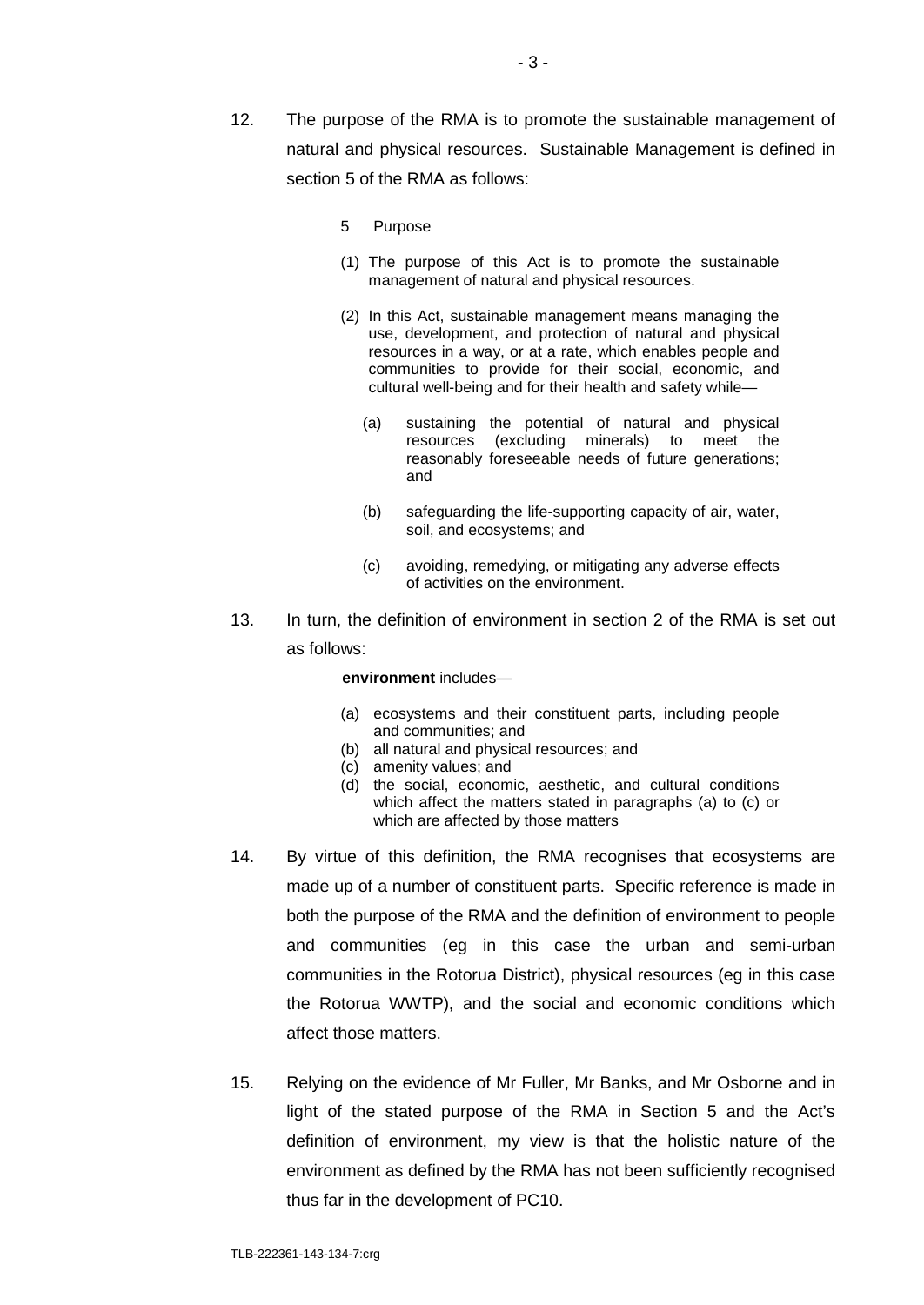- 16. The PC10 focus on nitrogen reduction and the trading scheme as a method to achieve the necessary reduction has been developed in a manner that focuses heavily on agricultural land use, or in other words, only one constituent part of the Lake Rotorua environment.
- 17. The result is the significant limitations that the approach places on other constituent parts of the Lake Rotorua environment, and the economic and social consequences of those limitations (eg inability to adequately cater for projected urban growth, disincentives to reticulating smaller settlements, restrictions on the use of land returned to Maori as a result of Treaty settlements) do not appear to have been adequately weighed up in the decisions made by BOPRC and some stakeholders thus far in the development of PC10.
- 18. In considering resource use, development, and protection, the purpose of the RMA directs us to consider the reasonably foreseeable needs of future generations, and whether the potential for natural and physical resources to meet those needs will be sustained.
- 19. In this case it is reasonably foreseeable through existing credible economic forecasting<sup>[1](#page-4-0)</sup> that the Rotorua District will experience future growth and development. The Rotorua Wastewater Treatment Plant (WWTP) will need to be able to adequately cater for the rates of growth and development that are foreseen.
- 20. Given the evidence of Mr Banks and Mr Osborne, it is apparent that under the current PC10 provisions the potential of the WWTP as an important physical resource to meet the reasonably foreseeable future needs of the wider Rotorua community will be thwarted. The costs of upgrades to the WWTP in order to achieve only modest improvements to its performance will be significant.
- 21. In saying all of the above, I do not believe that PC10 should be thrown out and re-written, as there has clearly been a great deal of work go into its development. PC10 as currently drafted would likely go a long way to achieving parts of the purpose of the RMA (eg protection of Lake Rotorua as a natural resource, and safeguarding the life supporting capacity of the Lake) and giving effect to the RPS.

<span id="page-4-0"></span><sup>&</sup>lt;sup>1</sup> As referred to in the evidence of Mr Osborne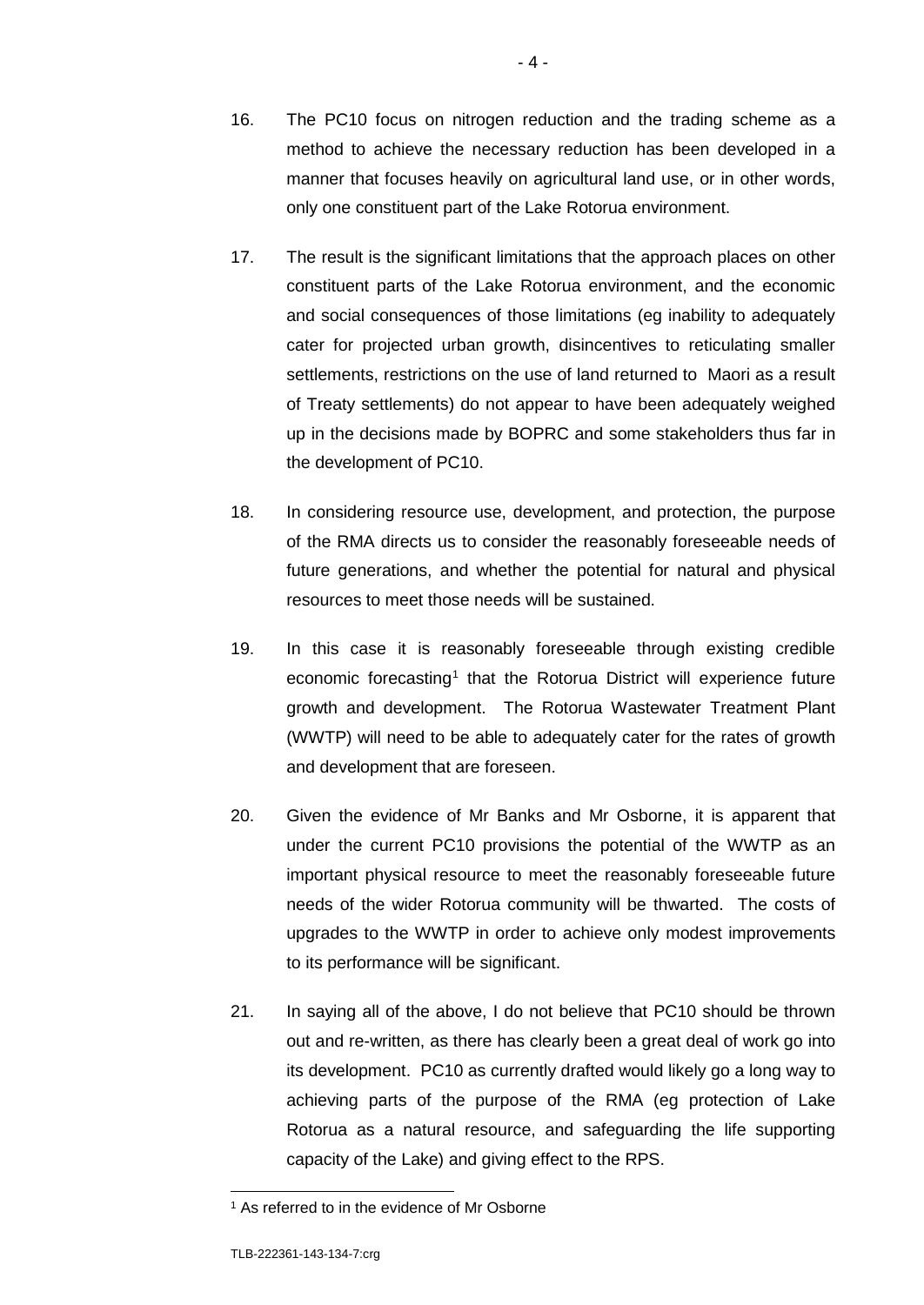22. Notwithstanding those positive aspects, my view is that the purpose of the RMA (and the degree to which PC10 gives effect to the RPS) would be better achieved through amendments to PC10 now in order to better recognise the role that the WWTP plays in managing nitrogen discharge to the lake from urban areas, coupled with continued work by the BOPRC and stakeholders to facilitate a transition to a natural capital based approach at an appropriate time in the future, in order to produce a more balanced outcome for all the constituent parts of the Lake Rotorua environment. This can be readily achieved as has been demonstrated through other similar plan processes<sup>[2](#page-5-0)</sup> as set out in Mr Fuller's evidence. The shortcomings of the analysis that gave rise to the currently preferred approach for PC10 have been identified in the evidence of Mr Osborne.

## **AMENDMENTS SOUGHT**

- 23. The s42A report (at section 5.3.12) attempts to address the issues raised in RLC's submission on the WWTP matter. It recommends the inclusion of the following new or amended provisions:
	- (a) Policies LR P16 and LR P17;
	- (b) Clause (c) to Method LR M1; and
	- (c) New bullet under Clause E to Schedule LR 1.
- 24. I generally support the inclusion of these new or amended provisions, subject to the further amendments discussed below and set out in Appendix Two to my evidence.
- 25. However, in my view there are three key issues which are still not addressed:
	- (a) The policies do not recognise the benefits of wastewater reticulation and treatment to all the Rotorua Lakes, and to the health and wellbeing of the community.
	- (b) There are no subsequent, specific methods which give effect to recommended Policies LR P16 and LR P17.

<span id="page-5-0"></span> <sup>2</sup> For example, Horizons One Plan and the Waikato Regional Council Plan Change 1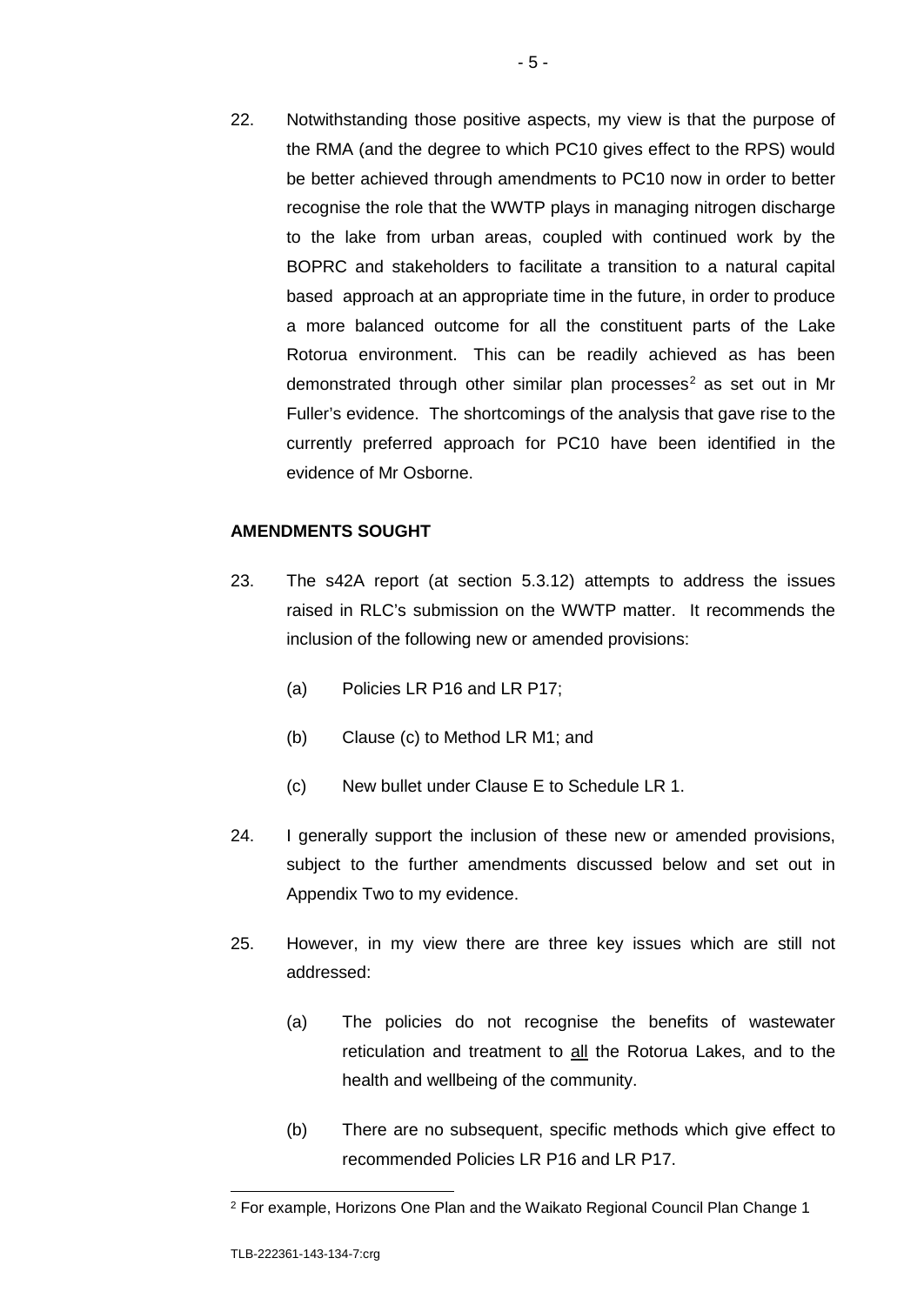(c) The recommended amendment to Schedule LR 1 does not provide sufficient detail around how nitrogen will be allocated from a parent Nitrogen Discharge Allowance to new lots.

I will now address these three key issues in turn.

### **Recognising the Benefits of Wastewater Reticulation**

- 26. Recommended Policies LR P16 and LR P17 acknowledge that the 435 tN/yr sustainable load for Lake Rotorua includes all sectors, and acknowledge the increased demand on infrastructure resulting from future potential land use change. However, the recommended Policies do not acknowledge the benefits of reticulation of lakeside communities and rural areas.
- 27. Reticulation and centralised treatment of wastewater reduces nutrient inputs to the lakes, and benefits the health and wellbeing of the community. This is particularly relevant when considering the future reticulation of communities not currently connected to the WWTP, including those outside the Lake Rotorua groundwater catchment such as Tarawera<sup>[3](#page-6-0)</sup>.
- 28. The fixed static limit of 30 t/N/yr implied by the policy framework of PC10 as written would make it very difficult to reticulate wastewater from Tarawera back to the Rotorua WWTP, without RLC having to purchase additional nitrogen. The likely alternative to reticulation back to the Rotorua WWTP would be a standalone WWTP in the Lake Tarawera catchment, which would come at considerable cost.
- 29. If a reticulated wastewater scheme is not provided at Tarawera (or to other areas which currently rely on on-site treatment), BOPRC's On-site Effluent Treatment Plan (OSET) will require property owners to install complying on-site nutrient removal treatment plants on each property, or obtain a resource consent.
- 30. I am informed by Mr Banks that typical nitrogen reductions from a traditional on-site system are around 20%, while reductions from the

<span id="page-6-0"></span> $3$  RLC has not decided whether to reticulate Tarawera at this stage, although there was broad public support for further investigation of the scheme during consultation on RLC's Long-term Plan 2015-2025. It remains an option to be considered.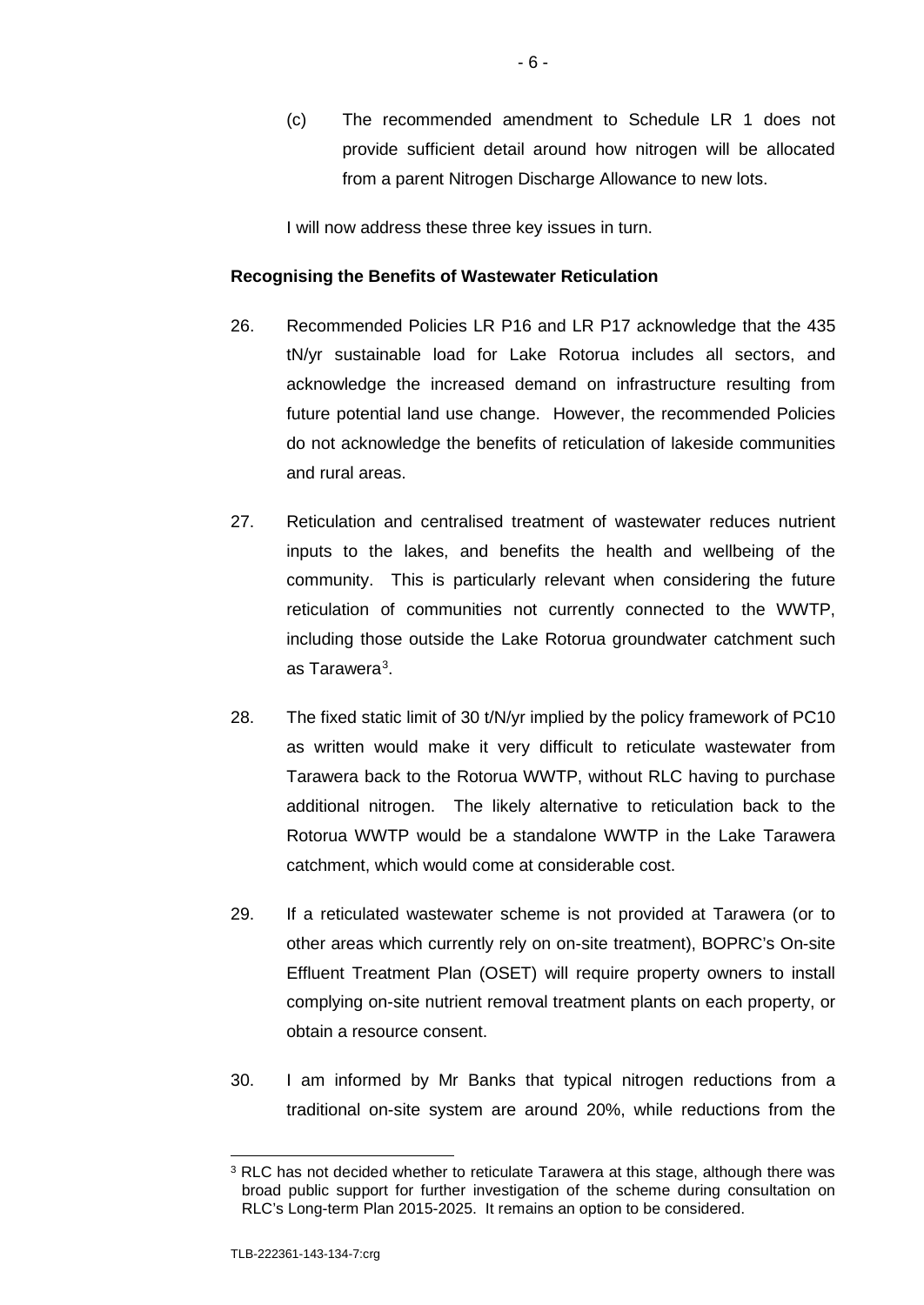Rotorua WWTP are around 90%. Relying on on-site effluent treatment is therefore an inefficient use of resources, may not be feasible on all properties (e.g. those with high groundwater levels) and is unlikely to produce the optimum environmental outcome. In addition, resource consent for a non-compliant on-site system may not be forthcoming.

- 31. Therefore, PC10 as currently written represents a disincentive to RLC to provide reticulation back to the Rotorua WWTP for the Tarawera community. This is, in my opinion, a poor environmental outcome for Lake Tarawera and the Lakes Programme overall.
- 32. I therefore recommend the inclusion of an additional policy in PC10 to acknowledge the environmental benefits of municipal wastewater reticulation on the Rotorua Lakes.

### **Giving Effect to PC10 Policies**

- 33. Recommended Policy LR P16 states that PC10 will provide for the shift of losses between sectors to reflect land use change resulting from urban growth. However, no additional methods are included or recommended in PC10 to give effect to this policy.
- 34. In my view, the method for the shift of losses between sectors to reflect land use change, and to include newly reticulated areas, must be specifically included in the methods and rules of PC10, with processes set out in additional schedules if necessary. This issue is the subject of ongoing discussion between RLC staff and BOPRC staff, and is discussed further below.
- 35. Similarly, recommended Policy LR P17 states that PC10 will acknowledge the increased demand on infrastructure resulting from future potential land use change. However, no additional methods are included or recommended in PC10 to give effect to this policy.
- 36. It also fails to recognise pressure from other sources, such as growth not associated with land use change, and extension of reticulation of areas not currently connected to the WWTP. I therefore recommend an amendment to LR P17 to recognise these other sources.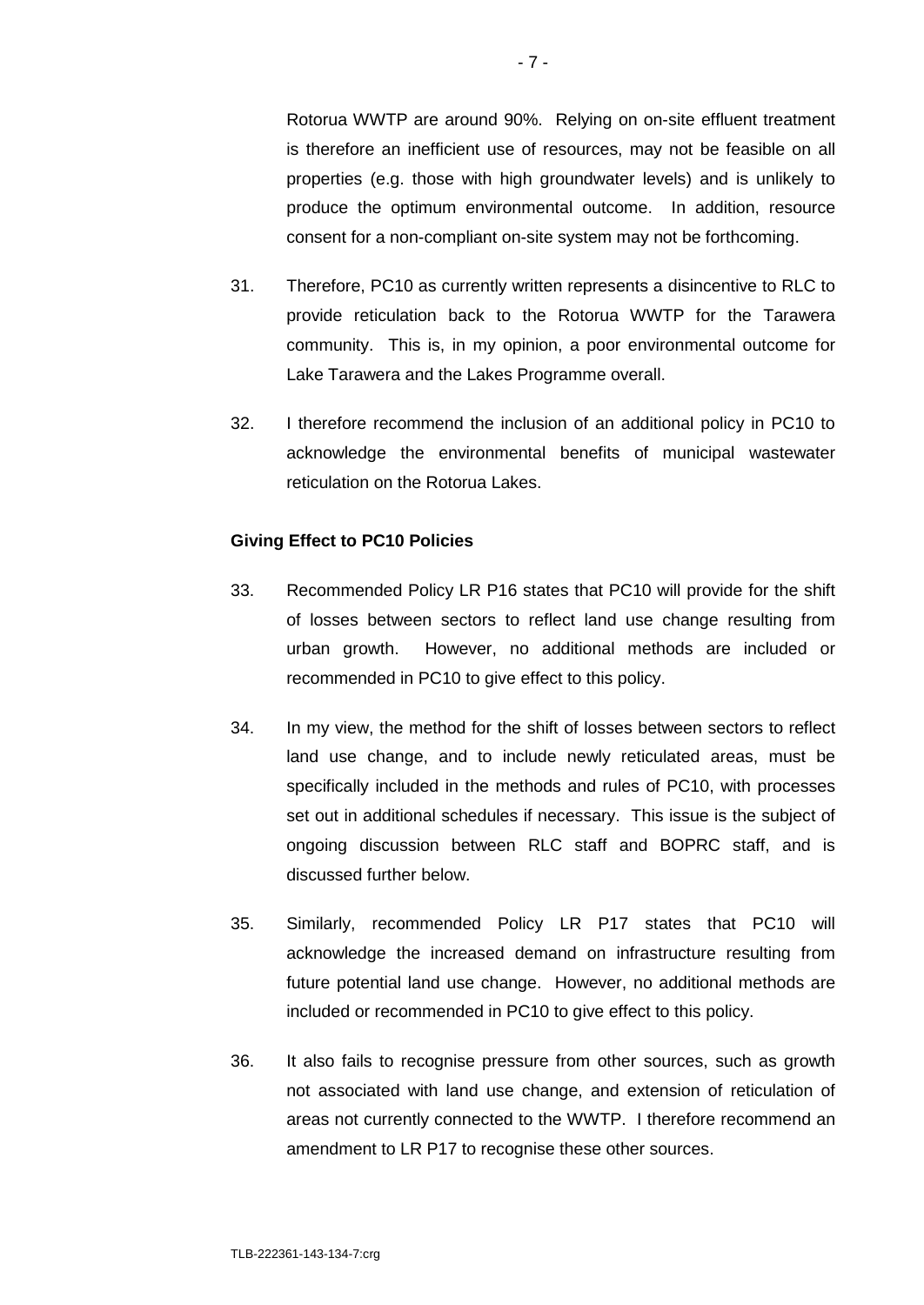37. A new rule as part of PC10 which specifically provides for the increased discharges of nitrogen and phosphorus from the Rotorua WWTP as a Restricted Discretionary Activity would also be appropriate to address this issue. This rule would essentially replace Rule 11F of the RWLP, which no longer applies to the Rotorua WWTP as a result of the consequential amendments in PC10.

### **Transfer of nitrogen from rural to urban**

- 38. As previously discussed, RLC is concerned that PC10 as written will restrict the ability of the Rotorua WWTP to accommodate growth in the District. At the centre of this concern is the question of how to address land use change as a result of urban growth.
- 39. In most cases, change of land use from rural to urban will reduce nutrients discharged via streams and groundwater (due to cessation of farming and on-site wastewater disposal) and increase nutrients discharged from the Rotorua WWTP (due to increased population density and reticulation of new urban areas).
- 40. Similarly, where a residential or rural lifestyle community which currently treats and discharges wastewater via septic tanks is reticulated back to the Rotorua WWTP, the nutrients discharged on-site will reduce, and nutrients discharged from the Rotorua WWTP will increase.
- 41. In both of these scenarios, the transfer of nitrogen losses from the property to the Rotorua WWTP will not necessarily affect the total amount of nitrogen discharged to Lake Rotorua (i.e. it is simply being transferred from one sector to another). However, the fixed static limit of 30 t/N/yr implied for the WWTP by the policy framework of PC10 as written may prevent this from occurring.
- 42. Therefore, I believe that there must be a method clearly articulated in PC10 to allow for the nutrient losses from a property to be transferred to the Rotorua WWTP where there is a change in land use from rural to urban, or reticulation of new areas.
- 43. The new bullet point recommended for inclusion under Clause E to Schedule LR 1 attempts to address this, by specifying that "new lots created by way of subdivision will require a portion of the Nitrogen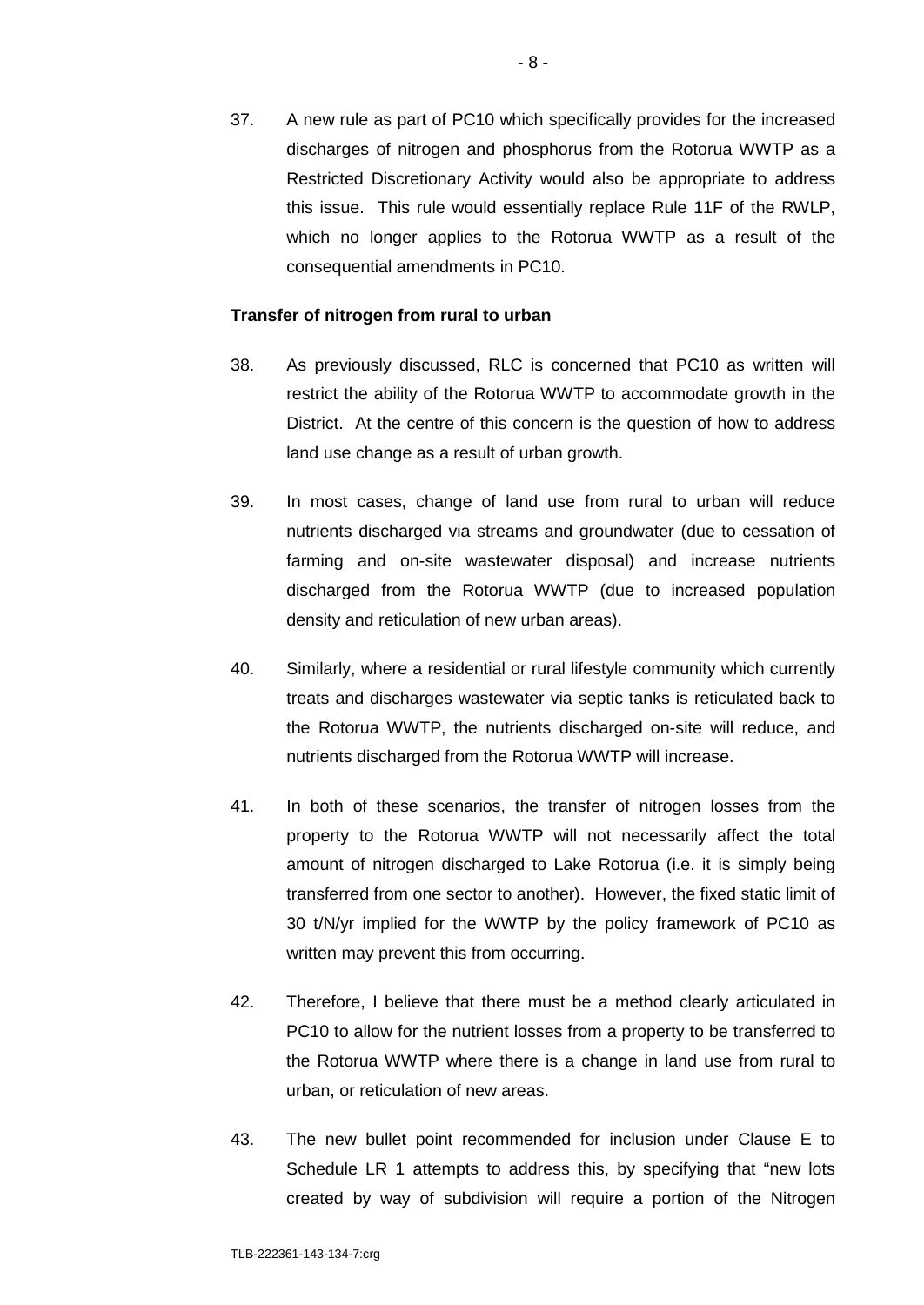Discharge Allocation from the parent lot to be registered against each new title (Computer Freehold Register). This will need to be sufficient to provide for potential losses from sewage disposal, residential activity, residual losses from the land, and losses from any area available for farming activity".

- 44. However, precisely how or when the NDA will be registered on the title, or how potential losses will be calculated, is not specified.
- 45. RLC staff and BOPRC staff have been discussing a nutrient accounting approach to address this issue of integrating the WWTP nitrogen discharge limit with catchment nitrogen accounting. This discussion is referenced in Section 5.3.12, paragraph 166-170 of the s42A Report, noting that it is ongoing and yet to reach a conclusion.
- 46. RLC Staff have prepared a summary of the draft principles and approach, which is set out in the letter of Ms Lowe to Mr Banks attached at Appendix 1 to my evidence. Whilst the approach is almost complete, it is yet to be endorsed by both Councils and the Te Arawa Lakes Programme.
- 47. The proposed approach sets out how nutrients will be accounted for in the proposed nitrogen accounting system under PC10, as rural land within the Rotorua catchment changes to urban use. It also covers accounting for nutrients at time of subdivision in areas without wastewater reticulation, as well as other future discharges to sewer.
- 48. In my opinion, the proposed approach addresses the issues identified by RLC, and provides a solid basis for more specific direction to be included in PC10. The logical place to include details of the proposed approach is under Clause E of Schedule LR One, beneath the additional clause recommended in the s42A report.
- 49. In summary, my recommended additions cover the following matters:
	- (a) Key points in the nitrogen accounting approach;
	- (b) Draft nitrogen requirements when subdividing; and
	- (c) Draft nitrogen estimate by zone.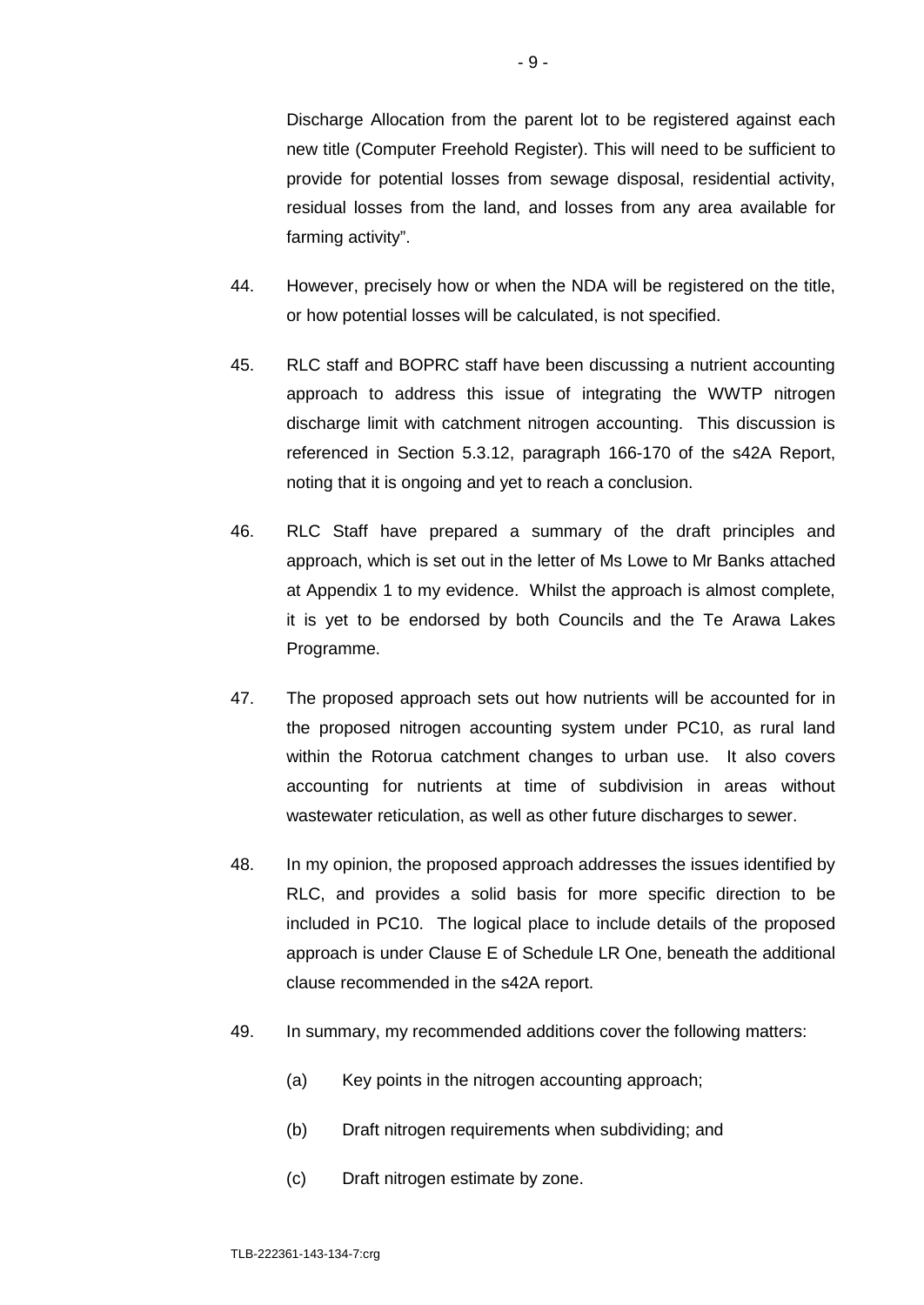- 51. If appropriate in terms of section 75(4)(b) of the Act, RLC may also consider implementing a consequential change to the Rotorua District Plan to provide for the implementation of this approach at the time of subdivision.
- 52. Finally, under the PC10 rules as currently proposed, a situation could potentially arise whereby a rural landowner on the edge of the existing urban area sells their nitrogen allocation, and then sometime later subdivides their land for urban use. This would mean that there would be little or no nitrogen allocation attached to that land, and available to transfer to the Rotorua WWTP. This is despite the increased wastewater flows arising from the urban use of the land and requiring treatment through the WWTP, which would then increase the nitrogen from the WWTP.
- 53. To remedy this situation, I had considered the inclusion of a new rule in PC10 which makes the trading of nitrogen below the minimum allocation required for the zone a non-complying activity, to allow a thorough consideration of the circumstances of each application and allow the ability to decline consent where it would be undesirable for such a situation to occur. The reality is, it would be undesirable on most occasions.
- 54. However, the introduction of such a regulatory measure through PC10 raises jurisdictional issues in terms of the respective roles and functions of BOPRC and RLC and the respective plans for which they are each responsible.
- 55. If the land in question required a Plan Change to the Operative District Plan (ODP) in order to be developed for urban purposes, then the matter of whether the land has any nitrogen discharge allowance available to it could be captured at that stage (and presumably the Regional Council could be involved as a submitter). If the land was already appropriately zoned for urban development in the ODP, then the matter is most appropriately dealt with at the time of subdivision through the subdivision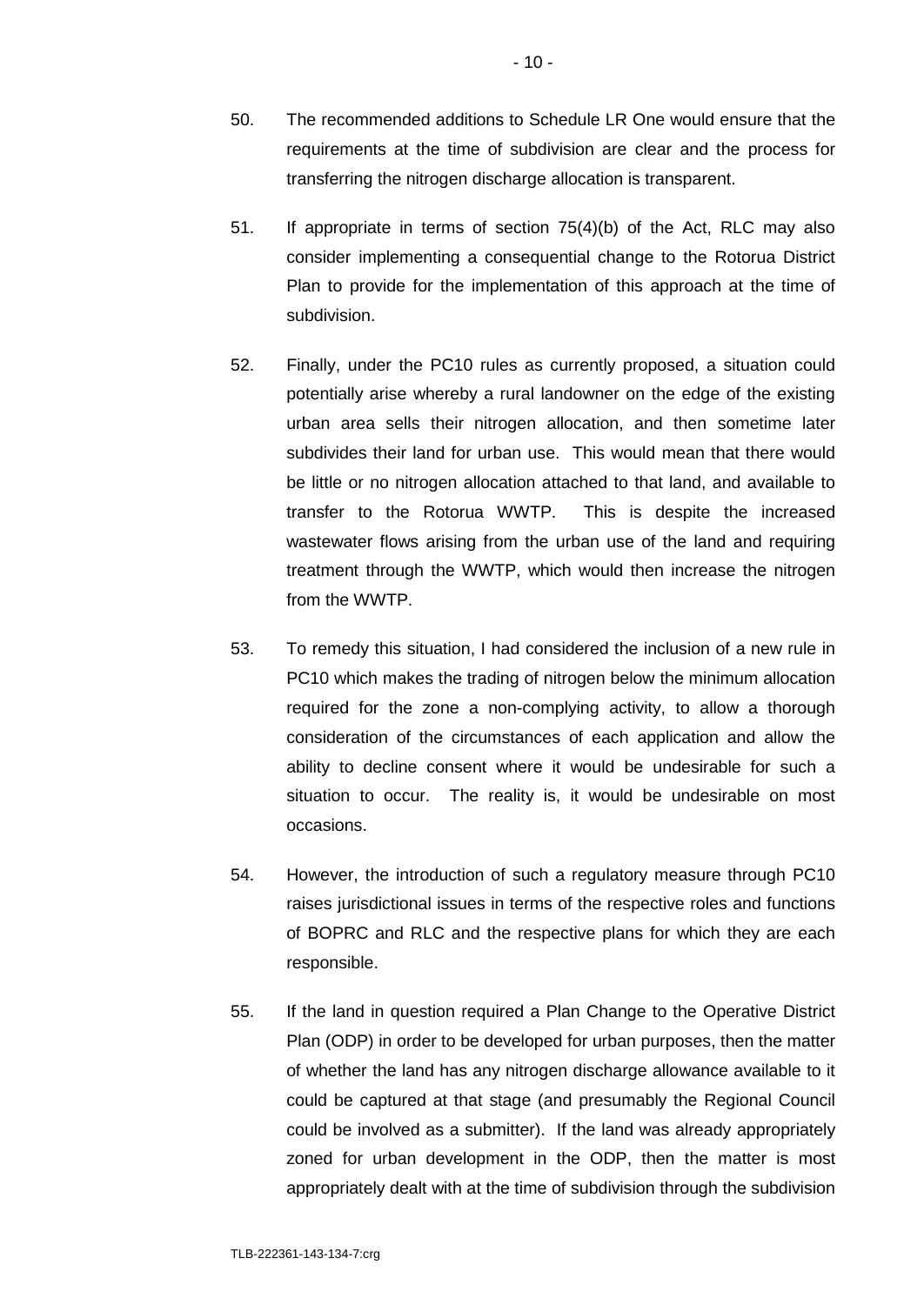consent process. In both cases it is a matter that falls squarely within the jurisdiction of RLC to address under the Act. My comment set out above about a consequential plan change to the ODP equally applies here. I understand that officers of both BOPRC and RLC are working together to develop mechanisms to align the ODP and resource consent processing with PC10 as it progresses through its First Schedule process.

56. What is important to RLC, and no doubt to BOPRC, is that if a landowner decides to sell all or some of their nitrogen allowance now and then seek to subdivide in the future, that they are fully aware that they will, in all likelihood, need to buy back nitrogen in order to make the subdivision achievable. In that regard, to give this issue some appropriate visibility in PC10, I recommend that amendments are made to Schedule LR One in the form of a new clause at the end of E as follows:

> The complete or partial sell down of Nitrogen Discharge Allocation for a property may result in that property losing the ability to be subdivided in the future depending on the capacity of the WWTP to operate in accordance with its nitrogen discharge limit.

### **RECOMMENDATIONS TO BOPRC**

- 57. I understand that while it is out of the scope of the Hearings Panel in these proceedings to make changes to the relevant RPS policies (eg WL 6B) that sets the target for managed nitrogen loss, by when, and how it will be achieved, the Hearing Panel does have the discretion to make recommendations to BOPRC to reconsider those targets, or to address any other related matter through a future RPS review or discrete plan change.
- 58. If after hearing and weighing up all the evidence before it, the Hearing Panel decides that changes to the targets could be appropriate in the future, then in my view making recommendations to the BOPRC would be an appropriate course of action for the Hearings Panel to take in this PC10 hearing. The ability to review limits and methods currently imposed on an activity in the future is a key part of any adaptive management regime. PC10 already contains provisions that allow the ability for such reviews to occur, but do not commit the BOPRC to doing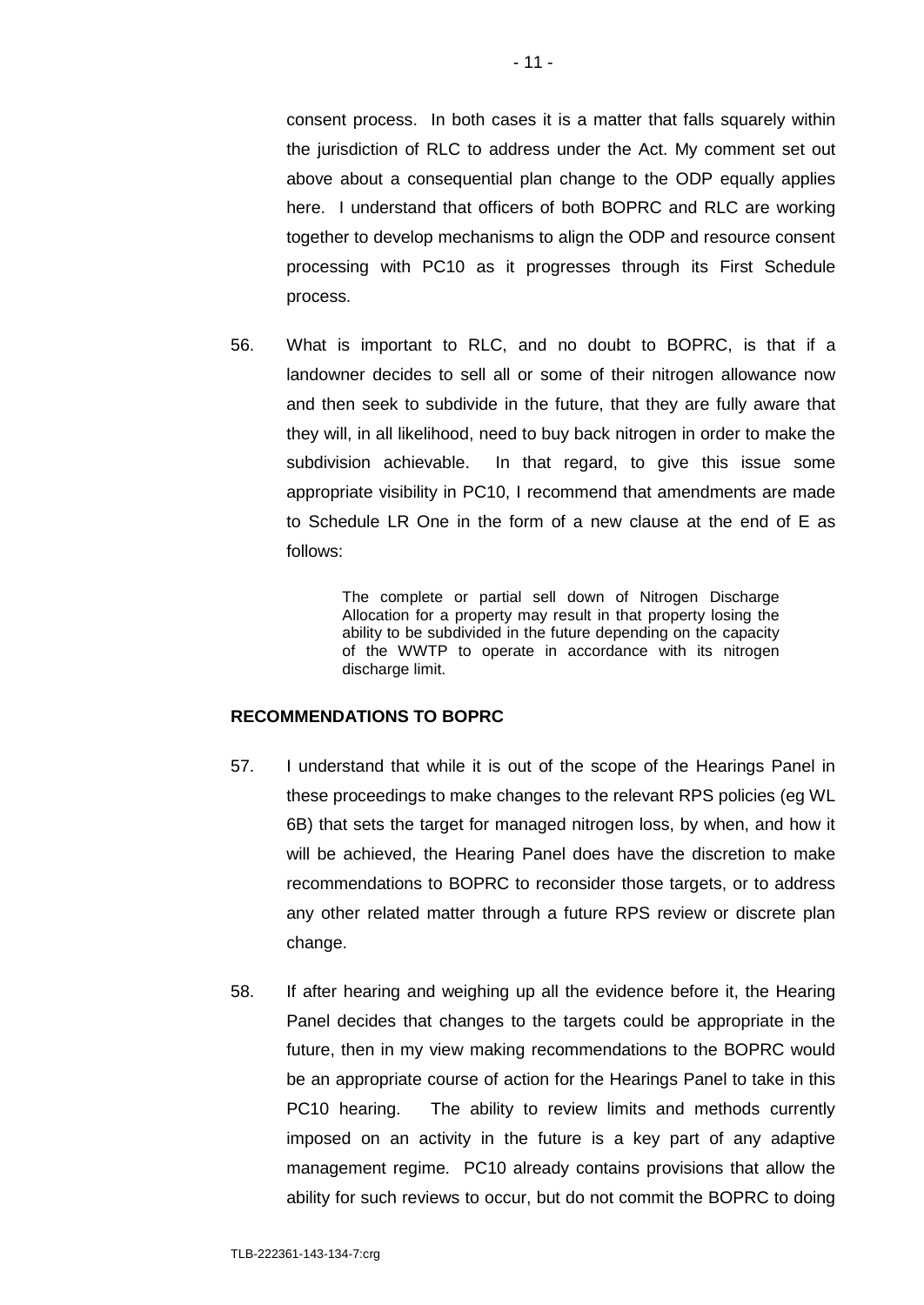so. Further, such recommendations from the Hearing Panel could also include the need to consider other discharges of nutrients to the Lake that, if reduced, could also improve its water quality.

**Grant Eccles**

**22 February 2017**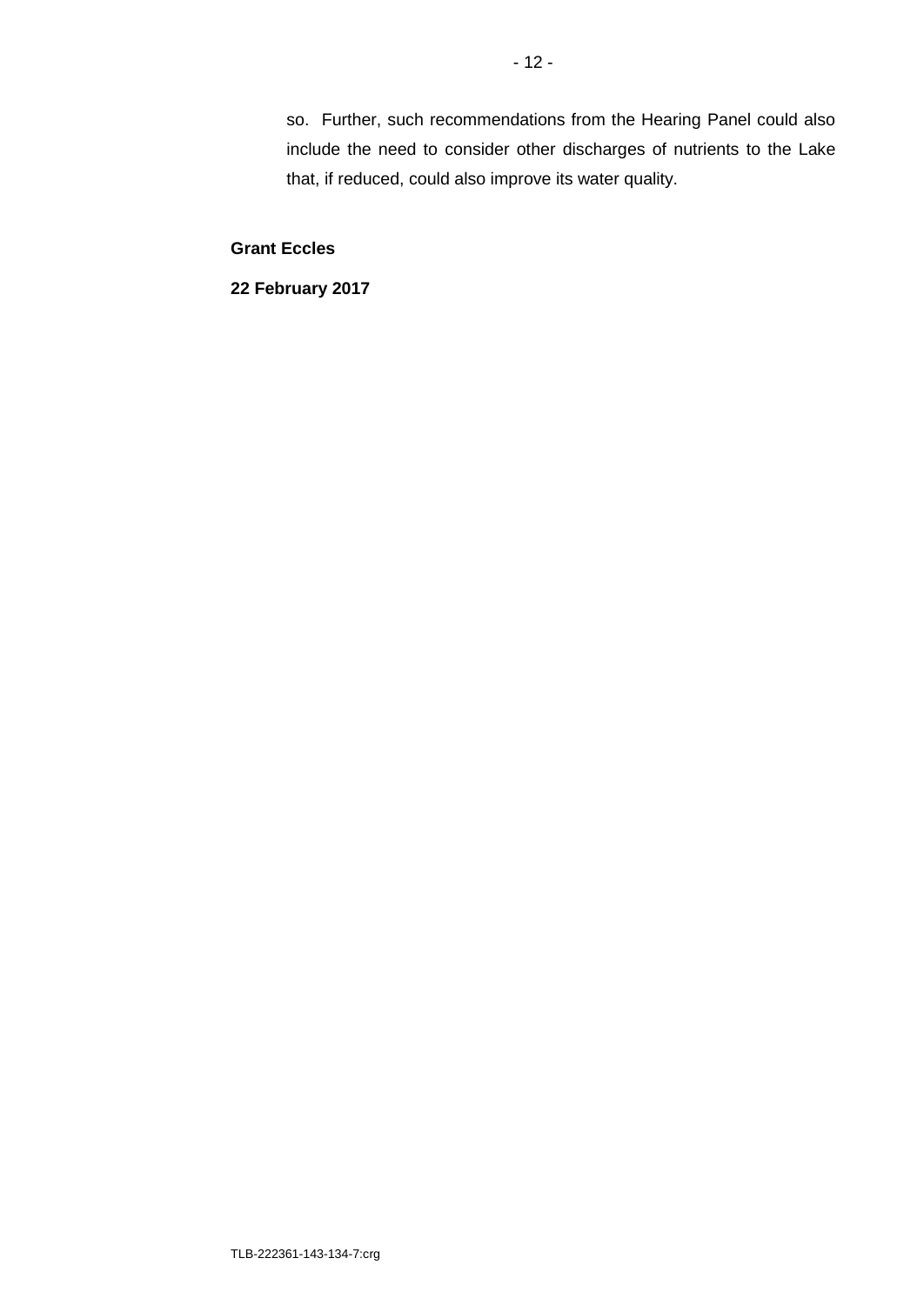**APPENDIX 1** 

 $-13-$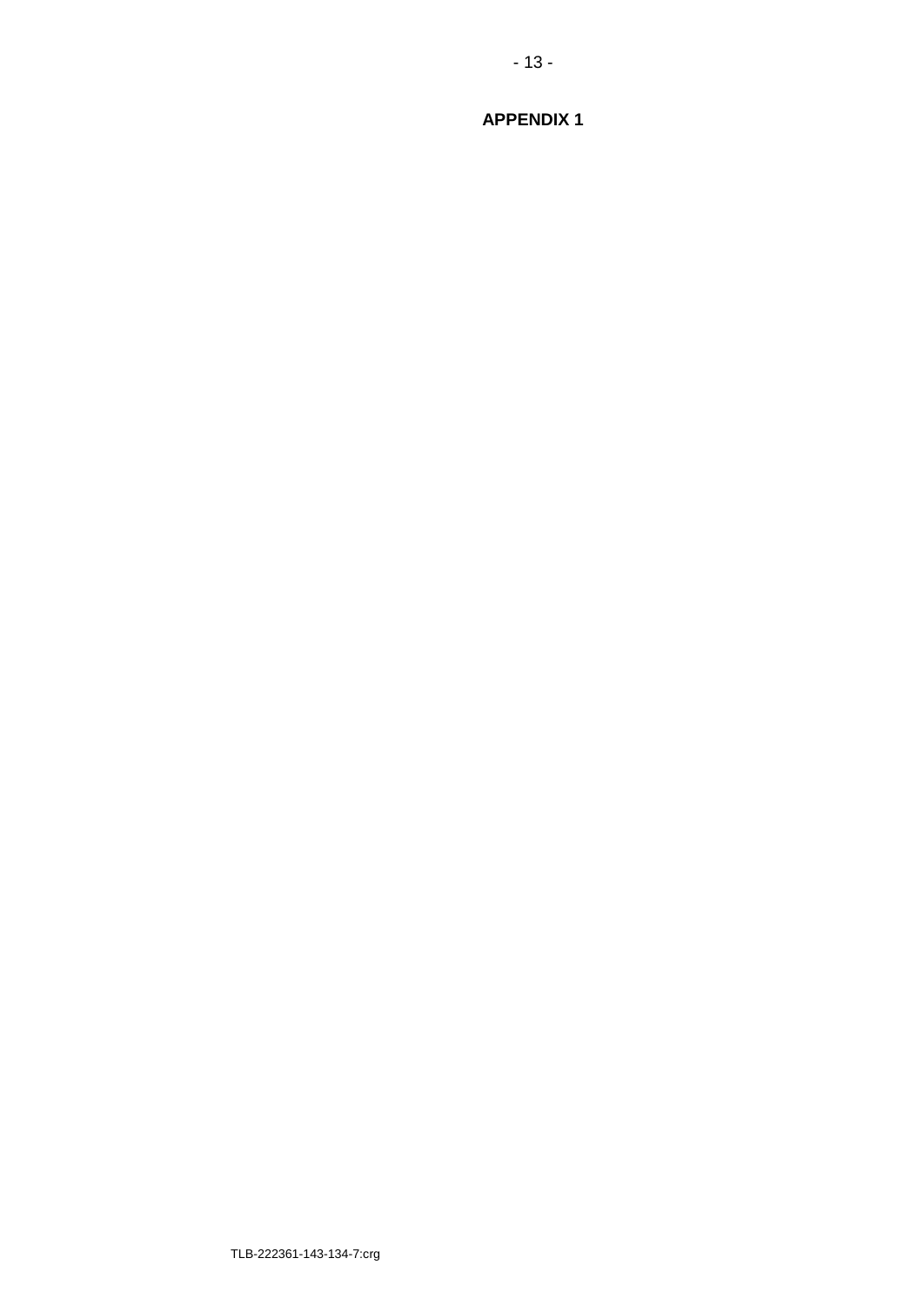20 February 2017

**KES COUNCIL** 

Civic Centre 1061 Haupapa Street Private Bag 3029 Rotorua Mail Centre Rotorua 3046 New Zealand

File Ref: 92-01-805 Doc No: RDC-703250

**Simon Banks Work Group Manager Planning & Development Opus International Consultants Ltd** P O Box 646 Tauranga 3140 **New Zealand** 

**Hi Simon** 

### Re: Urban sector nitrogen requirements

Please find attached summary of the key points of the draft approach for integrating the urban sector nitrogen requirements, in the nitrogen requirement for the Rotorua wastewater treatment plant discharge, into the Plan Change 10 nutrient accounting system.

This has been developed as a joint Rotorua Lakes Council and Bay of Plenty Regional Council approach. While it is almost complete, there are some details yet to be finalised and the approach is yet to be endorsed by both Councils and the Te Arawa Lakes Programme.

Kind regards

**Alison Lowe Senior Environmental Scientist Rotorua Lakes Council**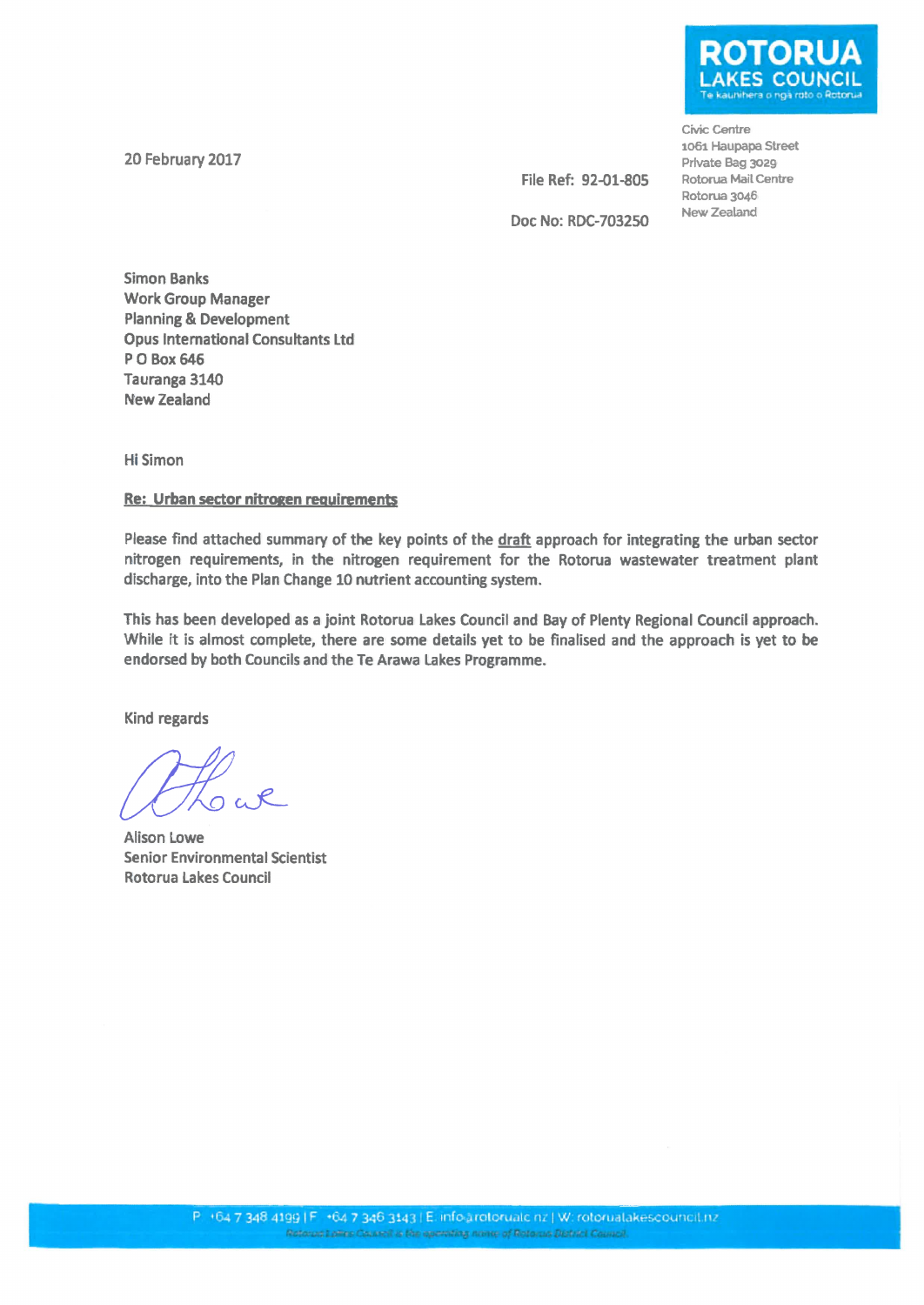## Allowing for the urban discharge in the Plan Change 10 nutrient accounting system - summary of draft principles and approach

RLC and BOPRC agree in principle on an approach that integrates the WWTP nitrogen discharge limit with the proposed catchment nitrogen accounting. It will allow for population and visitor growth in Rotorua in a way that will not compromise the 435 TN sustainable target.

The approach primarily sets out how nutrients will be accounted for in the proposed nitrogen accounting system Plan Change 10, as rural land within the Rotorua catchment changes to urban use. It also covers accounting for nutrients at time of subdivision in areas without wastewater reticulation, as well as other future discharges to sewer.

The proposed approach has been developed and tested in a joint effort by staff both Councils and has the support from staff in both Councils. The next steps are finalising and agreeing on the remaining finer details, seeking endorsement by the Te Arawa Lakes Strategy Group, identifying how it could implemented (Councils regulations and requirements), and developing an implementation plan.

### Key points in the nitrogen accounting approach

- It is proposed that sufficient nitrogen is required at time of subdivision to accommodate in addition to other losses, the housing density applicable for that zone (excluding roads etc.), across the total land area used for house-lots, regardless of the proposed size of the house-lots (i.e. zoning drives housing density rather than nitrogen availability).
- The N requirements at time of subdivision relative to Overseer 6.2.0 are shown in Table  $\bullet$ 1. It is anticipated that BOPRC would prepare a guide outlining how to use this table.
- For accounting purposes additional residual loads resulting from new connections to the WWTP since 2001-2004 remain on the land of origin but are also recognised in the **WWTP** consent limit.
- In reticulated area, 10% of 14 kg/HUE would be added to the WWTP mass discharge limit at time of subdivision, based on the maximum housing density allowable on the total house-lot area (excluding roads etc.) for the applicable zone. This will ensure sufficient nitrogen on the land in that zone at time of subdivision to allow for the capacity of the land to accommodation housing.
- Accounting for the capacity for housing in the reticulation area as the city expands  $\bullet$ provides the capacity for infill.
- Based on the N requirements outlined in Table 1, and assuming 35% of the land is not available for house-lots (18% as roads and 17 % as other at the background loss rate), the average N required for land zoned RD1, RD4 and RD5 has been estimated at 25.7, 16.1, 12.2 (Table 2).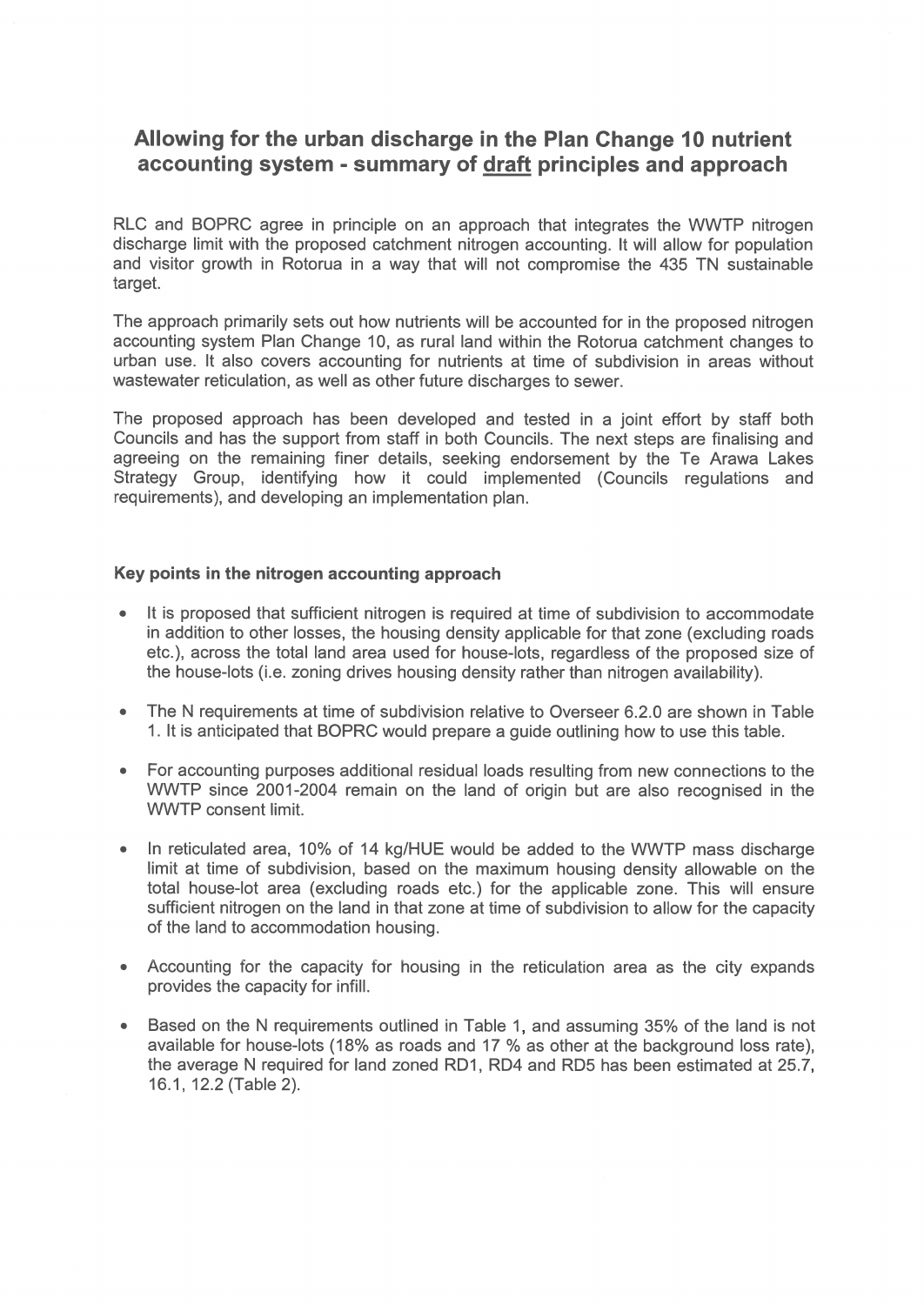Additional nitrogen arising from outside the Rotorua catchment is not added to the WWTP discharge limit without Programme agreement. These connections may need to be offset from within the Rotorua rural area.

### **WWTP discharge**

During the 2001-2004 benchmarking period the WWTP discharge was consented to discharge 30 t/yr, and the measured discharge was 33.7 t/yr. While RLC is hesitant to accept a benchmark lower than the load that was being discharged during the benchmarking period. we acknowledge that starting at 33.7 t would require 3.7 t reduction elsewhere in the catchment in order to achieve the 435t catchment target.

Assuming a starting point of 30 t in 2001-2004, the projected WWTP mass discharge limit based on the proposed approach is shown as the blue line in Figure 1 and is based on no increase in the load of nitrogen to the lake from the catchment. It will allow for a WWTP discharge of around 4.3 mg/l which is considered as high quality in terms of a nitrogen discharge, and is a tight yet operable target concentration following the proposed WWTP upgrade.



Figure 1. The projected WWTP mass discharge limit (blue line) and the load if the WWTP were to discharge at 5.5 4.3 and 3.45 mg/l.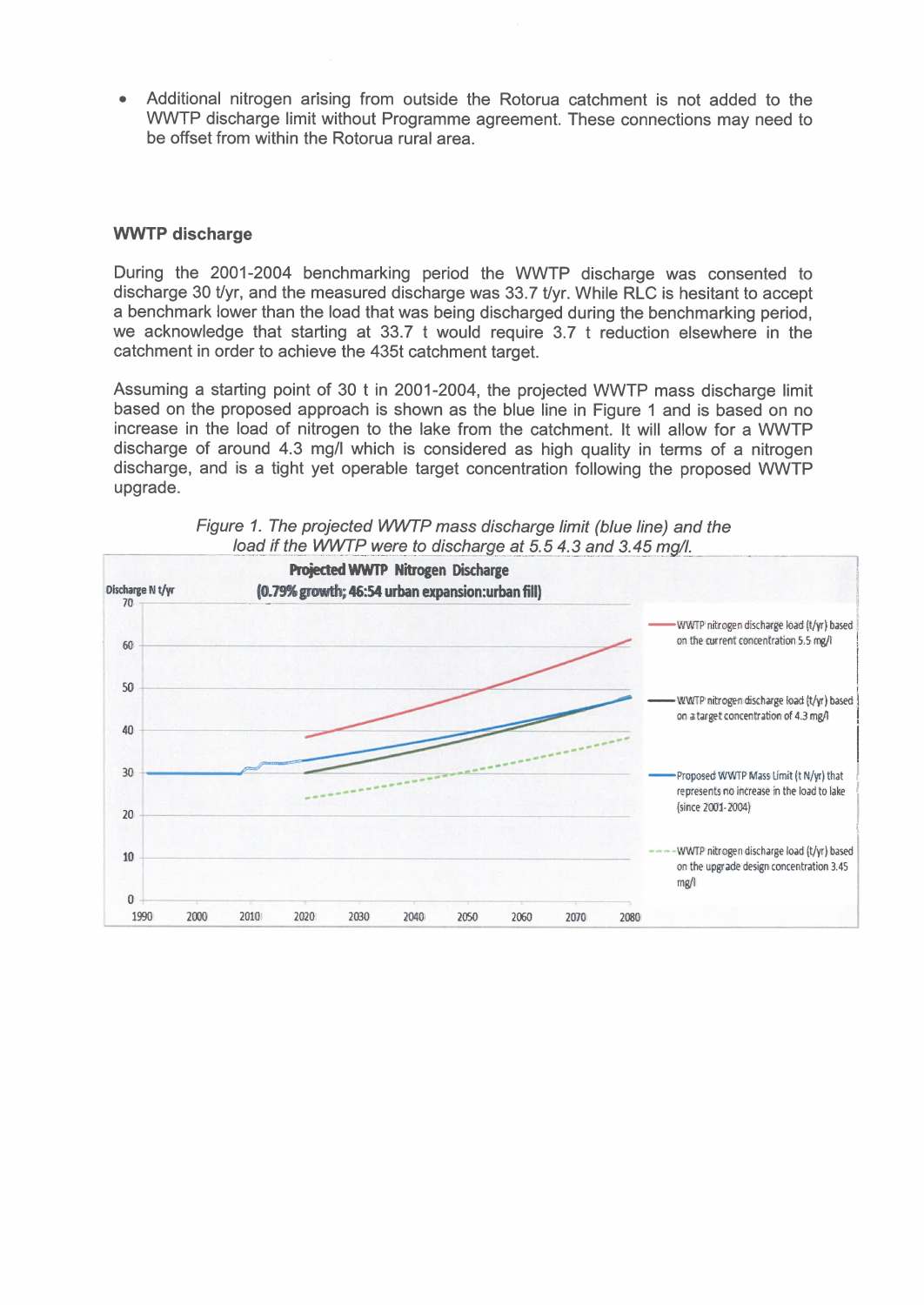| Table T. Drait Hill Uyeri Teyuli chights Wileh Suburviully trelative to OverSect 0.2.07 |                                                                               |                                                                                            |  |
|-----------------------------------------------------------------------------------------|-------------------------------------------------------------------------------|--------------------------------------------------------------------------------------------|--|
|                                                                                         | <b>Land use and Activity</b>                                                  | <b>Residential zones where no grazing is</b><br>allowed                                    |  |
| N required for non-<br>house-lot land<br>losses                                         | Sealed roads and other impermeable<br>surfaces not available for house lots   | Area of land at 0.5 kg N/ha/yr                                                             |  |
|                                                                                         | Restricted or specified land use and reserves<br>not available for house lots | Area of land with at applicable N loss rate                                                |  |
| N required for<br>house-lot land<br>losses                                              | Impermeable surfaces allocation (350<br>$m^2$ /potential house)               | Area of land at 0.5 kg N/ha/yr                                                             |  |
|                                                                                         | Restricted or specified use land available for<br>house lots                  | Area of land at covenanted loss rate                                                       |  |
|                                                                                         | Garden losses                                                                 | Cultivated garden allocation at 138% of the<br>house block reference file (108 kg N/ha/yr) |  |
|                                                                                         | <b>Background losses</b>                                                      | Remaining land at 23.3% of pastoral drystock<br>reference file (5.9 kg N/ha/yr)            |  |
| <b>N</b> required for<br>sewage losses                                                  |                                                                               | Sewage allocation per potential house (based<br>on zone capacity)                          |  |
| N required for other                                                                    |                                                                               | other losses                                                                               |  |
| <b>Total N required for</b><br>subdivision                                              |                                                                               | Sum of above                                                                               |  |

Table 1. Draft nitrogen requirements when subdividing (relative to Overseer 6.2.0)

| Table 2. Draft nitrogen estimate by zone (relative to Overseer 6.2.0 |                    |                    |                    |
|----------------------------------------------------------------------|--------------------|--------------------|--------------------|
|                                                                      | <b>Residential</b> | <b>Residential</b> | <b>Residential</b> |
|                                                                      | low-density        | lifestyle          | lifestyle          |
|                                                                      |                    | lakeside           |                    |
| Zone                                                                 | RD1                | RD4                | RD5                |
| Average lot size (minimum m2)                                        | 450                | 1000               | 2000               |
| Garden area allocation per potential house (m2)                      | 22.5               | 50                 | 100                |
| Impermeable surface allocation per potential house (m2)              | 350                | 350                | 350                |
| Loss rates                                                           |                    |                    |                    |
| Land not available for house lots (kg/ha)                            | 5.9                | 5.9                | 5.9                |
| Roads and impermeable surfaces (kg/ha)                               | 0.5                | 0.5                | 0.5                |
| Garden losses (kg/ha)                                                | 108.0              | 108.0              | 108.0              |
| Background (kg/ha)                                                   | 5.9                | 5.9                | 5.9                |
| Allocation for sewage losses (kg/ potential house)                   | 1.4                | 1.4                | 1.4                |
| Non-house-lot land (% of total area)                                 | 35%                | 35%                | 35%                |
| Roads                                                                | 18%                | 18%                | 18%                |
| Other                                                                | 17%                | 17%                | 17%                |
| Estimated N for non-house-lot land losses (kg/ha)                    | 1.1                | 1.1                | 1.1                |
|                                                                      |                    |                    |                    |
| House-lot land (% of total area)                                     | 65%                | 65%                | 65%                |
| Potential number of houses per ha of land available for house-lots   | 14.4               | 6.5                | 3.3                |
| Impermeable surfaces @350 m2/house                                   | 50.56%             | 22.75%             | 11.38%             |
| Garden                                                               | 3.25%              | 3.25%              | 3.25%              |
| Remaining area                                                       | 11.19%             | 39.00%             | 50.38%             |
| Estimated N for house-lot land losses (kg/ha)                        | 4.4                | 5.9                | 6.5                |
| N required for sewage (kg/ha)                                        | 20.2               | 9.1                | 4.6                |
| Estimated N requirement over total area including roads and          |                    |                    |                    |
| reserves (kg/ha)                                                     | 25.7               | 16.1               | 12.2               |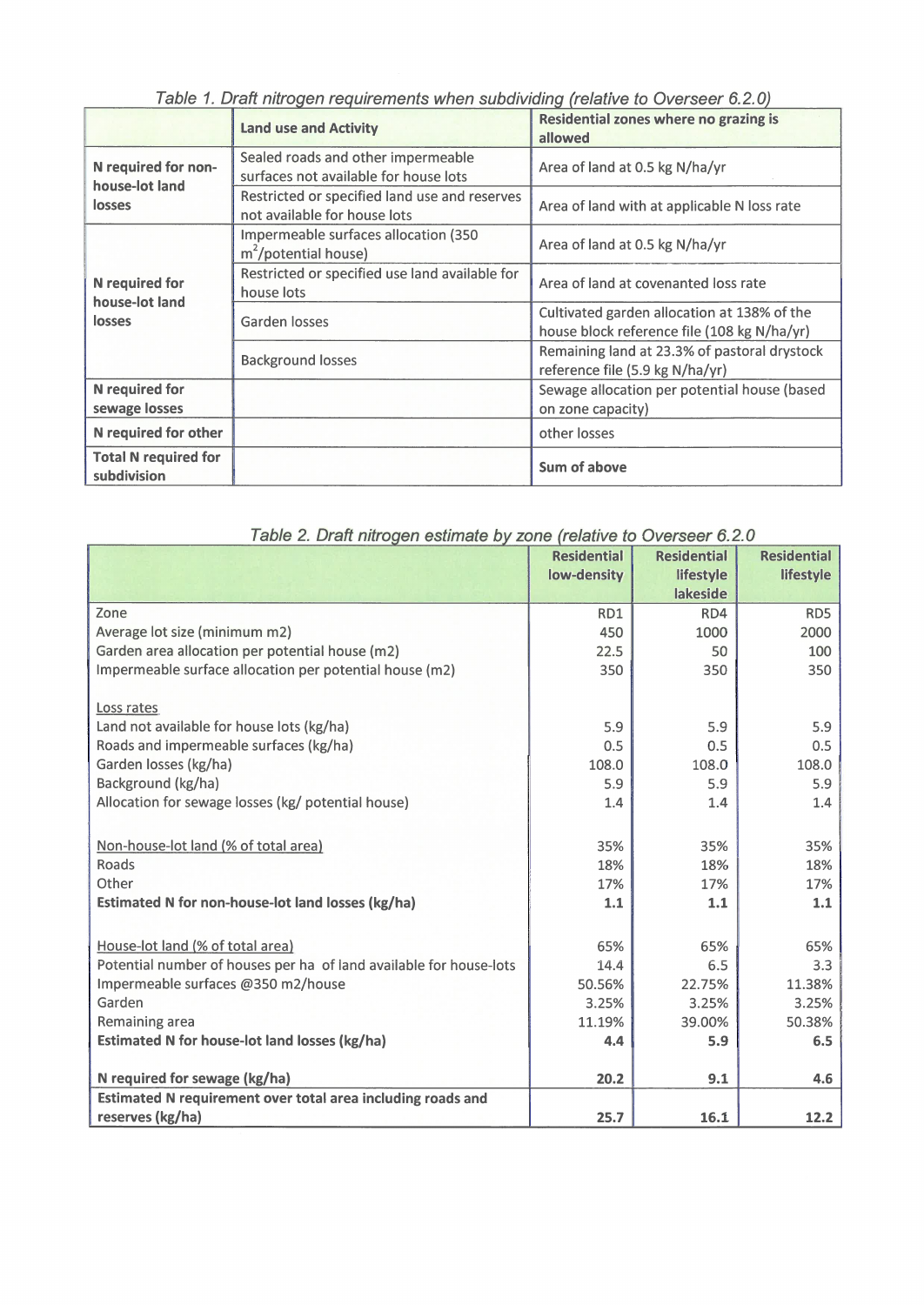## **APPENDIX 2**

### **Introduction**

This plan change gives effect (or partial effect) to the following requirements in the Regional Policy Statement and provides for staged implementation of these requirements.

- Enhance the water quality in the lakes of the Rotorua District and other catchments at risk (Objective 28).
- The total amount of nitrogen entering Lake Rotorua shall not exceed 435 tonnes per annum (Policy WL 3B(c)).
- Allocate across the land use sections the capacity of the Lake to assimilate nitrogen (Policy WL 5B).
- Require, including by way of rules, the managed reduction of nutrient losses (Policy WL 6B).
- The nitrogen limit for Lake Rotorua (435t per annum) shall not be exceeded beyond 2032 (Policy WL 6B(c)).
- 70 percent of the required nitrogen reduction shall be achieved by 2022 (Policy WL 6B(c)).

### **Policies**

Policies LR P1 to LR P17 apply to the management of nutrient loss in the Lake Rotorua groundwater catchment.

### *Implementation matters*

- LRP16 Acknowledge the 435tN/yr sustainable load for Lake Rotorua provides for nitrogen losses from all sectors located within the Lake Rotorua groundwater catchment and provide for the shift of losses between these sectors to reflect land use change resulting from urban growth.
- **LRP17** Acknowledge the increased demand on infrastructure located within the Lake Rotorua Groundwater Catchment resulting from future potential land use change.
- **LRP18** Acknowledge the benefits of municipal wastewater reticulation and treatment to the overall water quality of the Rotorua lakes, and to the health and wellbeing of the community.

## **Land Use Rules**

**LR R14** Restricted Discretionary – Increased Discharges of Nitrogen and Phosphorous from a Municipal Wastewater Treatment Plant in the Lake Rotorua groundwater catchment.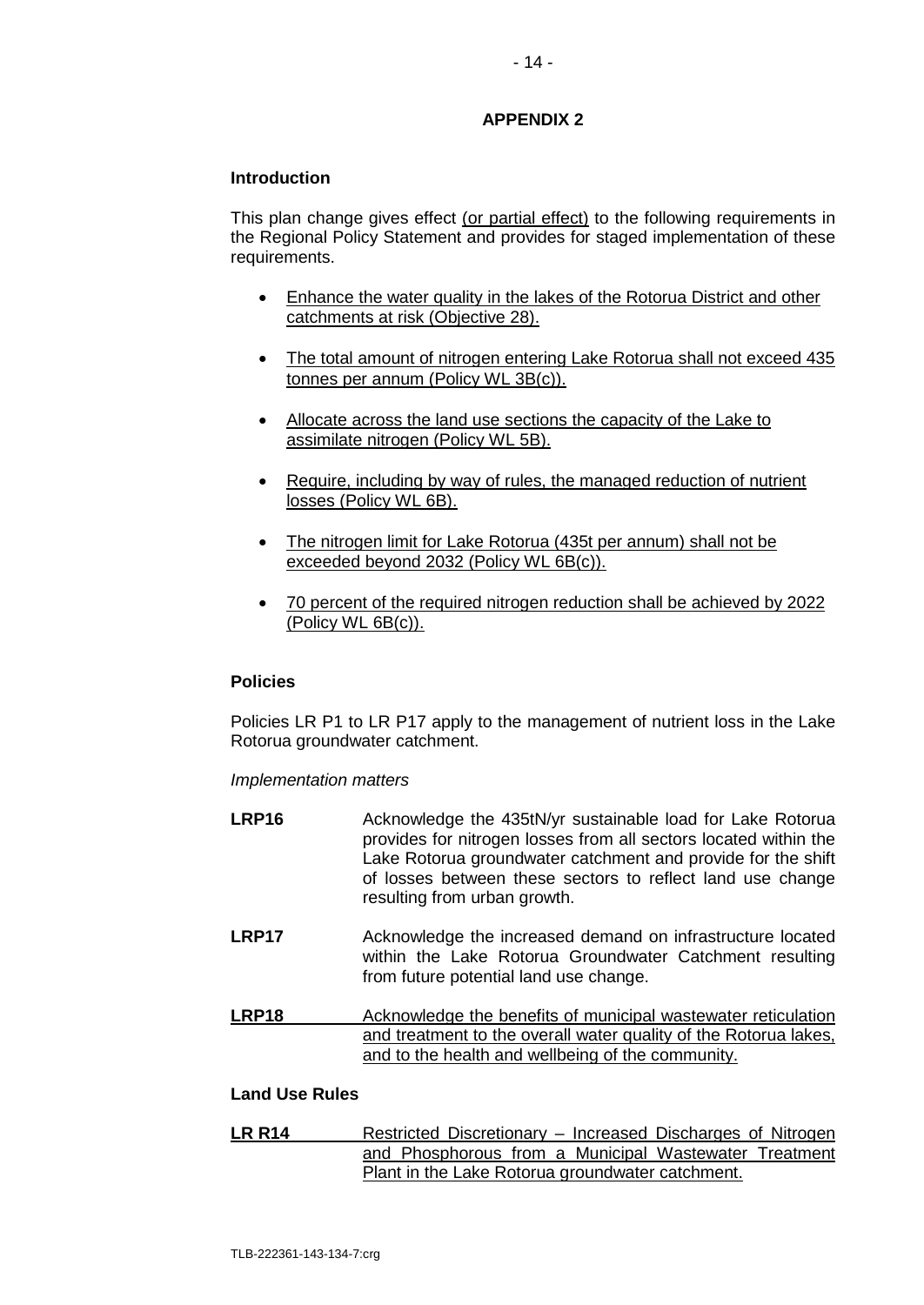The increase in the discharge of nitrogen or phosphorous from a:

1. Point source discharge of contaminants to water; or

- 2. Point source discharge of water to water; or
- 

3. Point source discharge of contaminants to land in<br>circumstances where the contaminant may circumstances where the contaminant may enter surfacewater or groundwater;

in the Lake Rotorua groundwater catchment,

Is a restricted discretionary activity.

Bay of Plenty Regional Council restricts its discretion to the following matters:

a) Measures to avoid, remedy or mitigate adverse effects on aquatic ecosystems in streams, rivers and lakes. b) Aspects of the activity that cause an increase in the export of nitrogen or phosphorous from the activity. c) Administration charges under section 36 of the Act. d) Financial contributions under section 10 of this Regional Plan. e) Information and monitoring requirements.

## **Schedule LR One – Methodology to determine Start Points, Managed Reduction Targets and Nitrogen Discharge Allocations**

- E. Amendment of Nitrogen Discharge Allocation
- Any amendment to Nitrogen Discharge Allocation that occurs due to subdivision, changes to property boundaries, addition of house blocks, contractual permanent removal of Nitrogen Discharge Allocation from the system or other circumstances must be authorised by the Regional Council.
- New lots created by way of subdivision will require a portion of the Nitrogen Discharge Allocation from the parent lot to be registered against each new title (Computer Freehold Register). This will need to be sufficient to provide for potential losses from sewage , residential activity, residual losses from the land, and losses from any area available for farming activity.
- The N requirements at time of subdivision relative to Overseer 6.2.0 are shown in Table 1

| Table 1. Draft nitrogen requirements when subdividing (relative to Overseer 6.2.0) |                                                                                |                                                         |  |
|------------------------------------------------------------------------------------|--------------------------------------------------------------------------------|---------------------------------------------------------|--|
|                                                                                    | <b>Land use and Activity</b>                                                   | <b>Residential zones where no</b><br>grazing is allowed |  |
| N required for non-<br>house-lot land                                              | Sealed roads and other<br>impermeable surfaces not<br>available for house lots | Area of land at 0.5 kg N/ha/yr                          |  |
| <b>losses</b>                                                                      | Restricted or specified land use<br>and reserves not available for             | Area of land with at applicable N<br>loss rate          |  |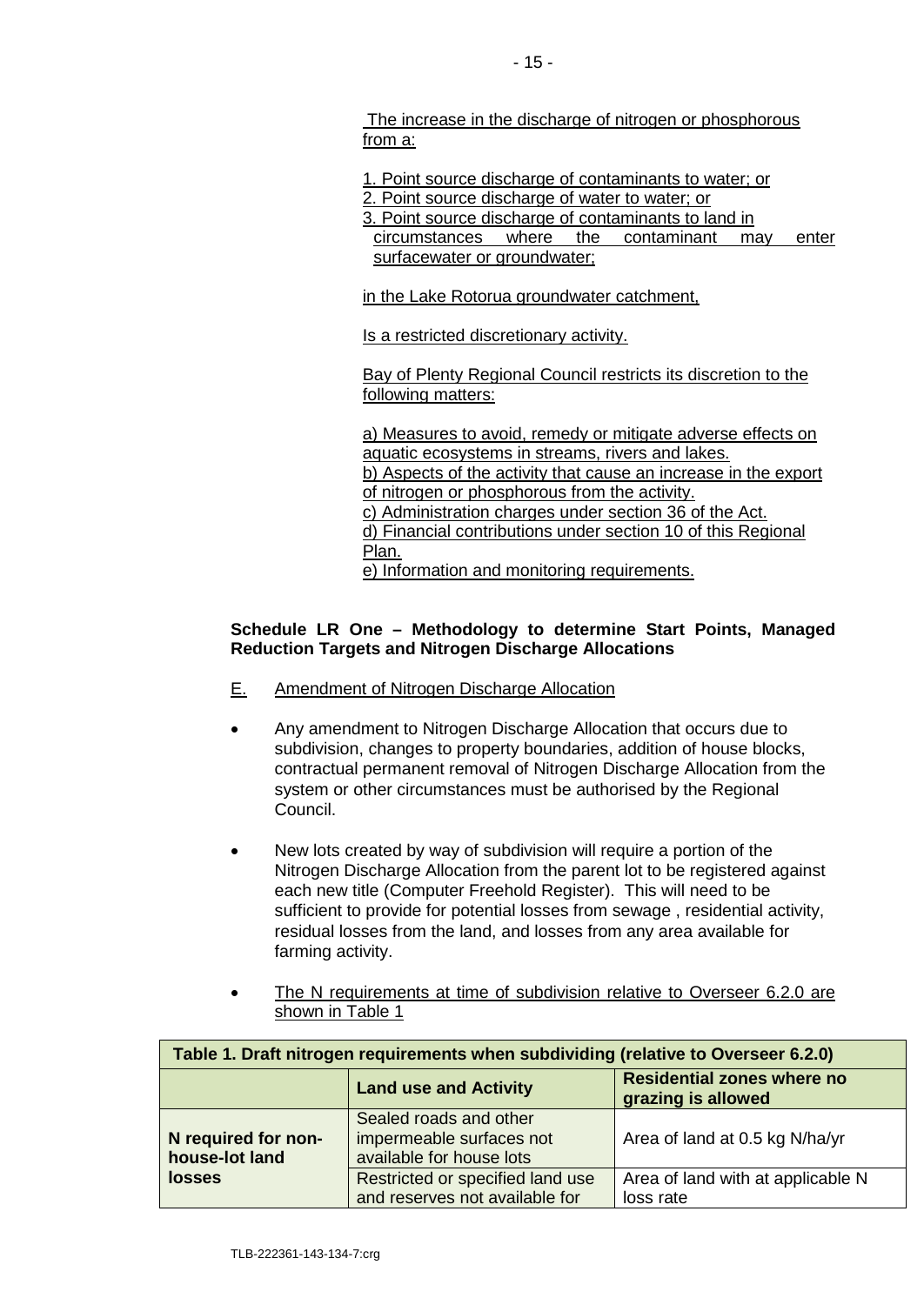|                                            | house lots                                                               |                                                                                                         |  |
|--------------------------------------------|--------------------------------------------------------------------------|---------------------------------------------------------------------------------------------------------|--|
|                                            | Impermeable surfaces allocation<br>(350 m <sup>2</sup> /potential house) | Area of land at 0.5 kg N/ha/yr                                                                          |  |
| N required for                             | Restricted or specified use land<br>available for house lots             | Area of land at covenented loss rate                                                                    |  |
| house-lot land<br><b>losses</b>            | Garden losses                                                            | Cultivated garden allocation at<br>138% of the house block reference<br>file $(108 \text{ kg N/ha/yr})$ |  |
|                                            | <b>Background losses</b>                                                 | Remaining land at 23.3% of<br>pastoral drystock reference file (5.9<br>kg N/ha/yr)                      |  |
| N required for                             |                                                                          | Sewage allocation per potential                                                                         |  |
| sewage losses                              |                                                                          | house (based on zone capacity)                                                                          |  |
| N required for other                       |                                                                          | other losses                                                                                            |  |
| <b>Total N required for</b><br>subdivision |                                                                          | Sum of above                                                                                            |  |

- For accounting purposes additional residual loads resulting from new connections to the WWTP since 2001-2004 remain on the land of origin but are also recognised in the WWTP consent limit.
- In reticulated area, 10% of 14 kg/HUE would be added to the WWTP mass discharge limit at time of subdivision, based on the maximum housing density allowable on the total house-lot area (excluding roads etc) for the applicable zone. This will ensure sufficient nitrogen on the land in that zone at time of subdivision to allow for the capacity of the land to accommodation housing.
- Accounting for the capacity for housing in the reticulation area as the city expands provides the capacity for infill.
- Based on the N requirements outlined in Table 1, and assuming 35% of the land is not available for house-lots (18% as roads and 17 % as other at the background loss rate), the average N required for land zoned RD1, RD4 and RD5 has been estimated at 25.7, 16.1, 12.2 respectively, as set out in Table 2

| Table 2. Draft nitrogen estimate by zone           |                    |                    |                    |
|----------------------------------------------------|--------------------|--------------------|--------------------|
|                                                    | <b>Residential</b> | <b>Residential</b> | <b>Residential</b> |
|                                                    | low-               | lifestyle          | lifestyle          |
|                                                    | density            | lakeside           |                    |
| Zone                                               | RD <sub>1</sub>    | RD <sub>4</sub>    | RD <sub>5</sub>    |
| Average lot size (minimum m2)                      | 450                | 1000               | 2000               |
| Garden area allocation per potential house (m2)    | 22.5               | 50                 | 100                |
| Impermeable surface allocation per potential house |                    |                    |                    |
| (m2)                                               | 350                | 350                | 350                |
|                                                    |                    |                    |                    |
| Loss rates                                         |                    |                    |                    |
| Land not available for house lots (kg/ha)          | 5.9                | 5.9                | 5.9                |
| Roads and impermeable surfaces (kg/ha)             | 0.5                | 0.5                | 0.5                |
| Garden losses (kg/ha)                              | 108.0              | 108.0              | 108.0              |
| Background (kg/ha)                                 | 5.9                | 5.9                | 5.9                |
| Allocation for sewage losses (kg/ potential house) | 1.4                | 1.4                | 1.4                |
|                                                    |                    |                    |                    |

# **Table 2. Draft nitrogen estimate by zone**